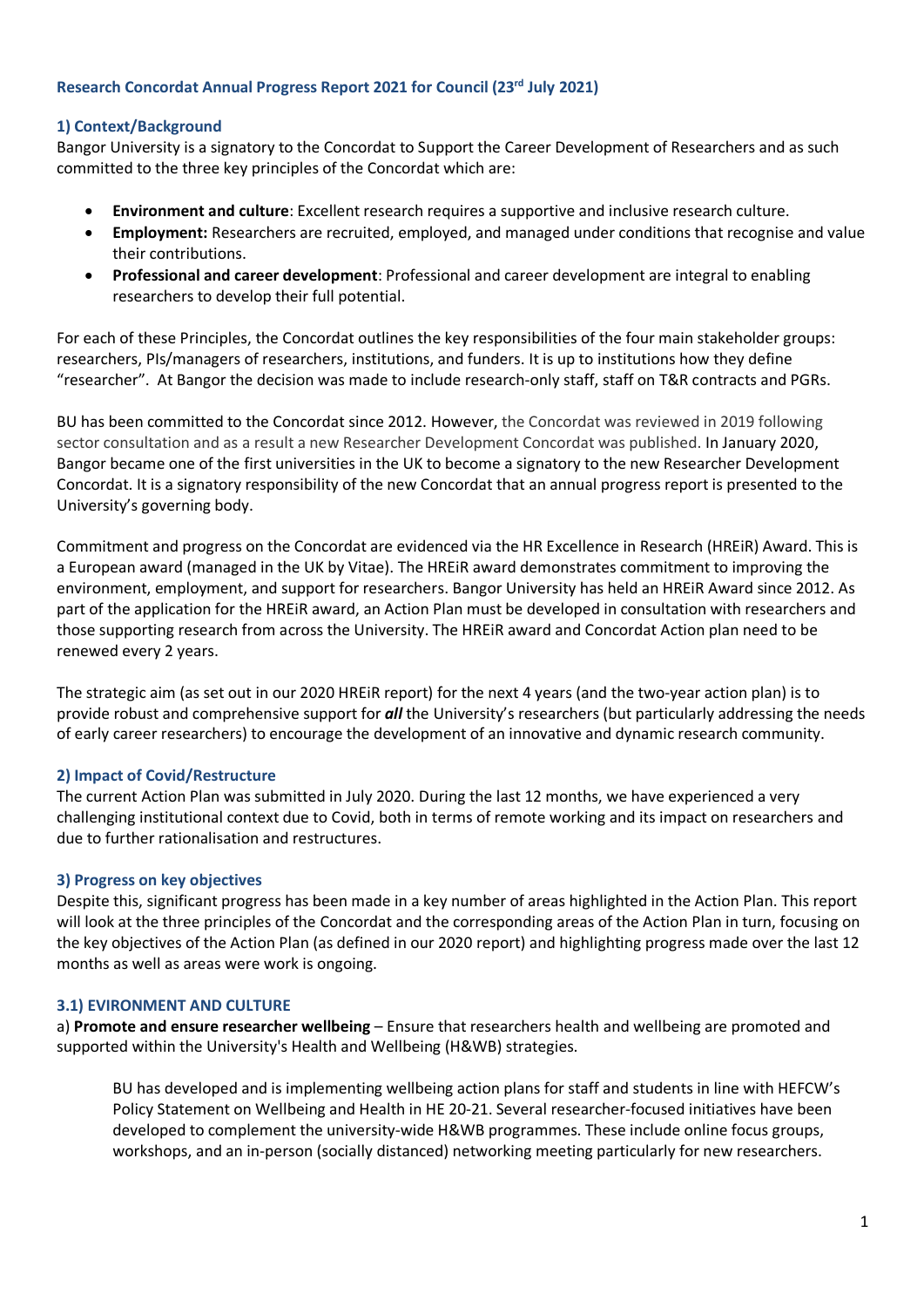### **b) Ensure that researchers' workloads are effectively managed in the University to ensure good work life balance**.

BU is committed to developing a transparent academic workload allocation model to ensure equitable and planned workloads that reflect individual job descriptions. The Workload Allocation Model project overseen by the Academic Workload Task and End Group (AW Group), which has representation from Heads of Schools, University College Union (UCU), academic staff, Human Resources and IT Services. A WAM project officer has been appointed and has been in post since June 2020.

### **3.2) EMPLOYMENT**

# **a) Improve support and management for fixed term contract staff and ensure that all eligible staff are provided with open ended contracts after 4 years employment**

A joint HR and Campus Unions working group was established in early 2020 (UCU agreed to take lead on behalf of the three Unions) to look at "casualisation of employment" (including the issue of use of fixed-term contracts), reflecting the discussion of issues at national level on matters such as phasing out zero-hour contracts, converting hourly paid staff to fractional contracts etc. The overall aim is to reduce the number of staff on fixed-term contracts to provide security of employment. The Fixed-term contract policy is one of several policies currently under negotiation with the trades unions.

#### **b) Standardise induction best practice for all new researchers**

Communication and engagement with new researchers continued during remote working via emails and the staff bulletin. However, researcher induction has not yet move online. The provision is currently being reviewed and a new Researcher Induction involving all relevant department (IRIS, Doctoral School, Library & Archive Services, IT, HR) will be rolled out in 21/22. This is a priority for the new academic year. The Doctoral School offers separate inductions for all PGRs.

## **c) Review the promotion and progression process and criteria to ensure an equitable and transparent system to support researcher career development.**

The review of the promotion and progression process and criteria has been completed and draft proposals will soon be consulted on with the Unions. The revised process and criteria will further take into account personal circumstances i.e. part-time contracts, fixed term contracts, career breaks etc.

### **3.3) PROFESSIONAL AND CAREER DEVELOPMENT**

### **a) Developing a comprehensive development provision which will ensure that early career researchers (ECRs) can undertake 10 days professional development.**

We are currently revisiting our development provisions on a pan-University basis in order to ensure we offer our ECRs the opportunity to engage in 10 days CPD. Examples of this include ensuring all researchers have access to equality training and ensuring the general staff development schedule is accessed by ECRs, in particularly regarding development/training needs in personal effectiveness. We are also working on developing improved monitoring and recording of CPD to be able to evidence progress on this key element of the new Concordat.

## **b) Ensure that all researchers have a formal opportunity to discuss their career development and objectives through the PDR process**

The PDR process has been ongoing over the past 12 months with the University seeing an overall increased completion rate of 80%; however, the system has not yet moved online. The PDR process will be further developed with new HR/Payroll system which will allow us to further embed the PDR process into the monitoring and recording of training and professional development (section a. above).